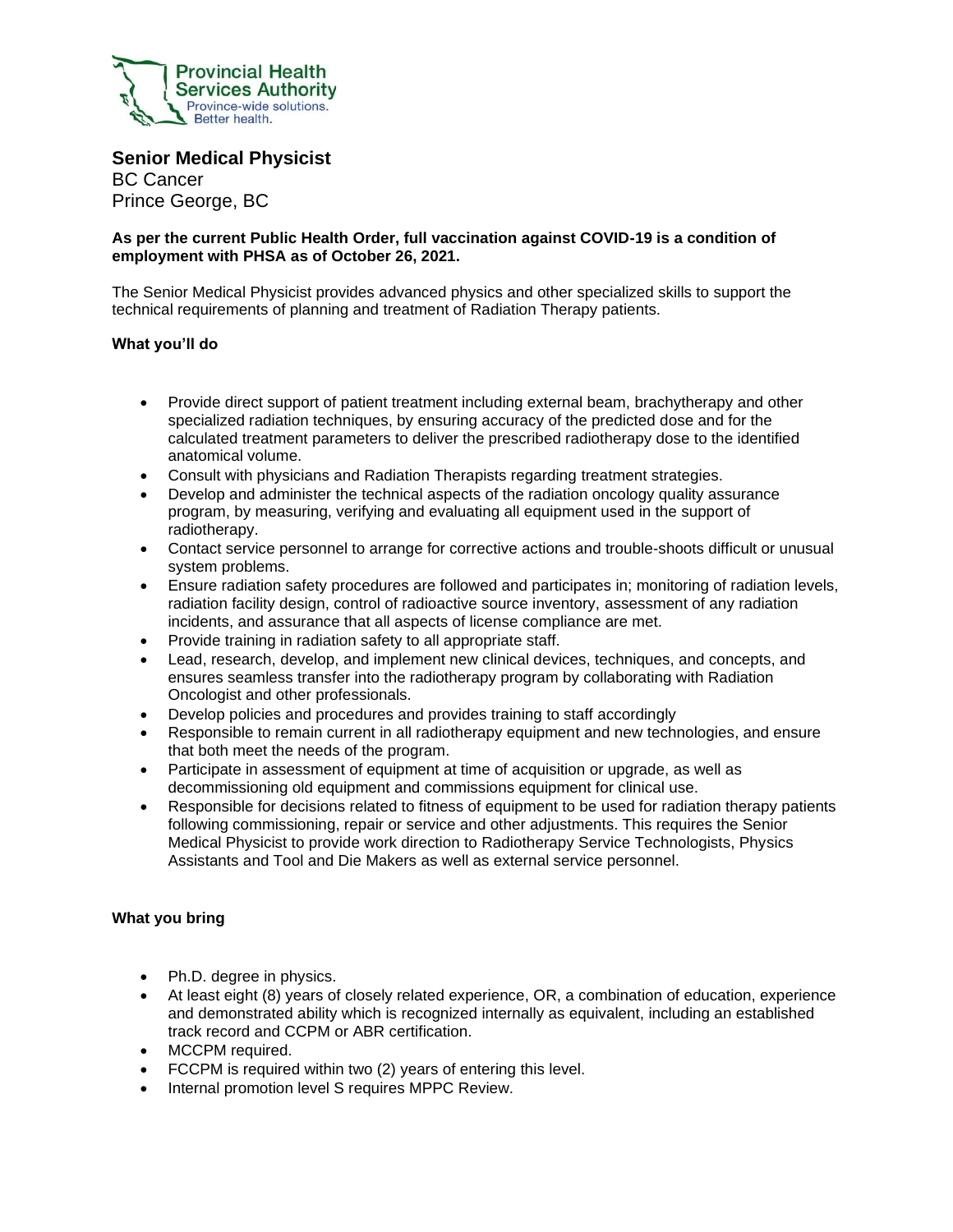

You also have the ability to:

- Provide a high standard of medical radiation therapy physics services.
- Demonstrate interpersonal, organizational, analytical, oral and written communication and teaching skills.
- Work independently and as a member of a multi-disciplinary team.
- Perform the duties of the job.
- Adhere to the Canadian Organization of Medical Physicists code of ethics.

### **What we bring**

Every PHSA employee enables the best possible patient care for our patients and their families. Whether you are providing direct care, conducting research, or making it possible for others to do their work, you impact the lives of British Columbians today and in the future. That's why we're focused on your care too – offering health, wellness, development programs to support you – at work and at home.

- Join one of BC's largest employers with province-wide programs, services and operations offering vast opportunities for growth and development.
- Access to professional development opportunities through our in-house training programs, including +2,000 courses, such as our San'yas Indigenous Cultural Safety Training course, or Core Linx for Leadership roles.
- Enjoy a comprehensive benefits package, including municipal pension plan, and psychological health & safety programs and holistic wellness resources.
- Annual statutory holidays (13) with generous vacation entitlement and accruement.
- PHSA is a remote work friendly employer, welcoming flexible work options to support our people (eligibility may vary, depending on position).
- Perks include access to fitness classes and discounts to 350 BC-wide recreational programs, travel, technology, car and bike sharing, and more.

**Job Type:** Regular Full-Time **Location:** 1215 Lethbridge Street, Prince George BC, V2M 7E9 **Hours of Work:** Monday-Friday; 0730 - 1530, 0800 - 1600, 0830 - 1630, or as operations require **Requisition #** 125586

### **How do I Apply?**

Qualified applicants should submit a cover letter and detailed curriculum vitae to:

Nick Chng, Ph.D, FCCPM, Professional Practice Leader, BC Cancer - Prince George

Email: [nchng@bccancer.bc.ca](mailto:nchng@bccancer.bc.ca)

**Applications will be accepted until the position is filled**.